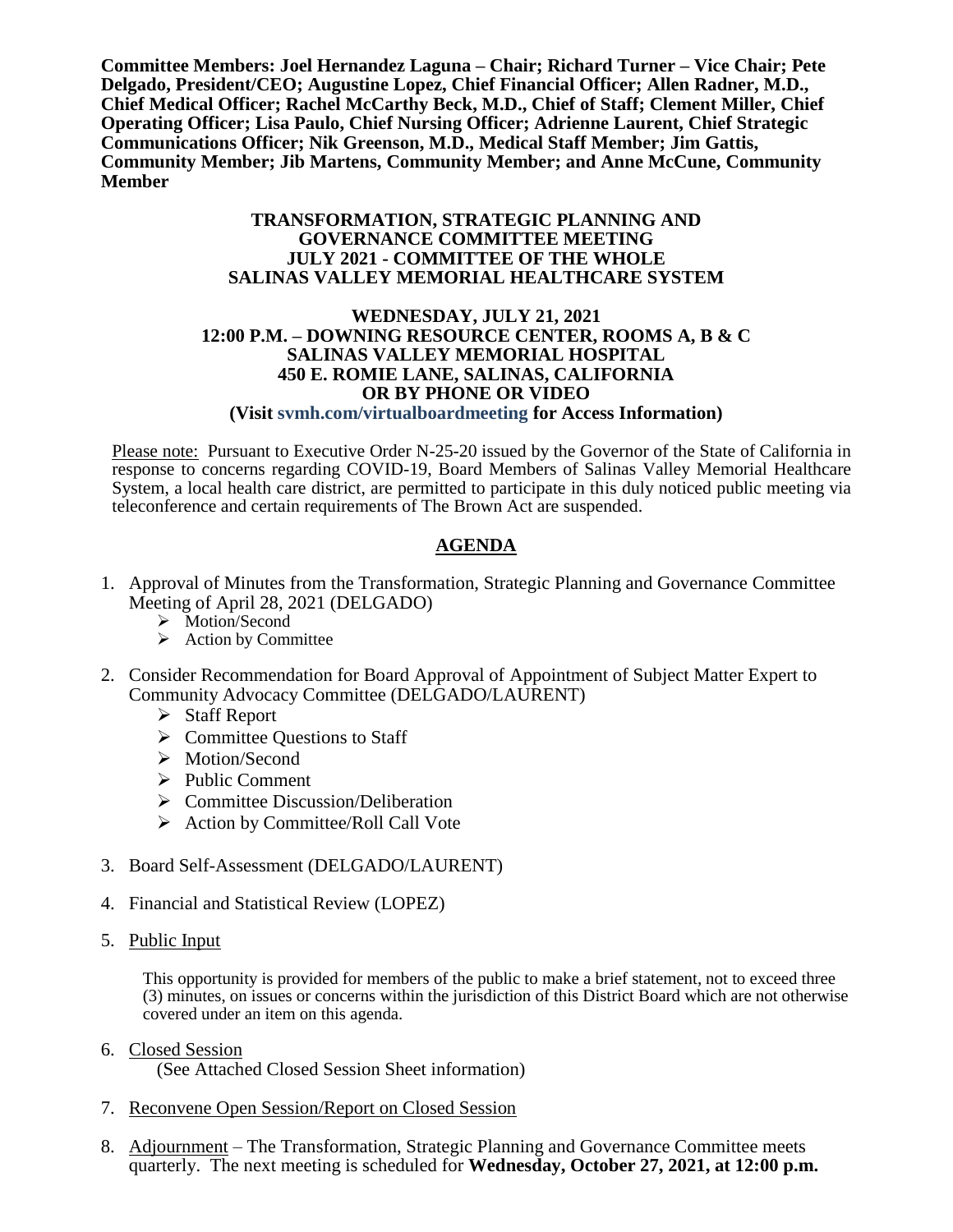Notes: This Committee meeting may be attended by Board Members who do not sit on this Committee. In the event that a quorum of the entire Board is present, this Committee shall act as a Committee of the Whole. In either case, any item acted upon by the Committee or the Committee of the Whole will require consideration and action by the full Board of Directors as a prerequisite to its legal enactment. Requests for a disability related modification or accommodation, including auxiliary aids or services, in order to attend or participate in a meeting should be made to the Executive Assistant during regular business hours at 831-755-0741. Notification received 48 hours before the meeting will enable the District to make reasonable accommodations.

The Committee packet is available at the Committee Meeting, at [www.svmh.com,](http://www.svmh.com/) and in the Human Resources Department of the District. All items appearing on the agenda are subject to action by the Committee. Staff and Committee recommendations are subject to change by the Board.

### **TRANSFORMATION, STRATEGIC PLANNING, AND GOVERNANCE COMMITTEE MEETING OF THE BOARD OF DIRECTORS – COMMITTEE OF THE WHOLE**

## **AGENDA FOR CLOSED SESSION**

Pursuant to California Government Code Section 54954.2 and 54954.5, the board agenda may describe closed session agenda items as provided below. No legislative body or elected official shall be in violation of Section 54954.2 or 54956 if the closed session items are described in substantial compliance with Section 54954.5 of the Government Code.

## **CLOSED SESSION AGENDA ITEMS**

**[ ] LICENSE/PERMIT DETERMINATION** (Government Code §54956.7)

**Applicant(s)**: (Specify number of applicants)

### **[ ] CONFERENCE WITH REAL PROPERTY NEGOTIATORS** (Government Code §54956.8)

**Property:** (Specify street address, or if no street address, the parcel number or other unique reference, of the real property under negotiation):

**Agency negotiator:** (Specify names of negotiators attending the closed session):

**Negotiating parties**: (Specify name of party (not agent): **Under negotiation:** (Specify whether instruction to negotiator will concern price, terms of payment, or both):

### **[ ] CONFERENCE WITH LEGAL COUNSEL-EXISTING LITIGATION** (Government Code §54956.9(d)(1))

**Name of case:** (Specify by reference to claimant's name, names of parties, case or claim numbers):

, or

**Case name unspecified:** (Specify whether disclosure would jeopardize service of process or existing settlement negotiations):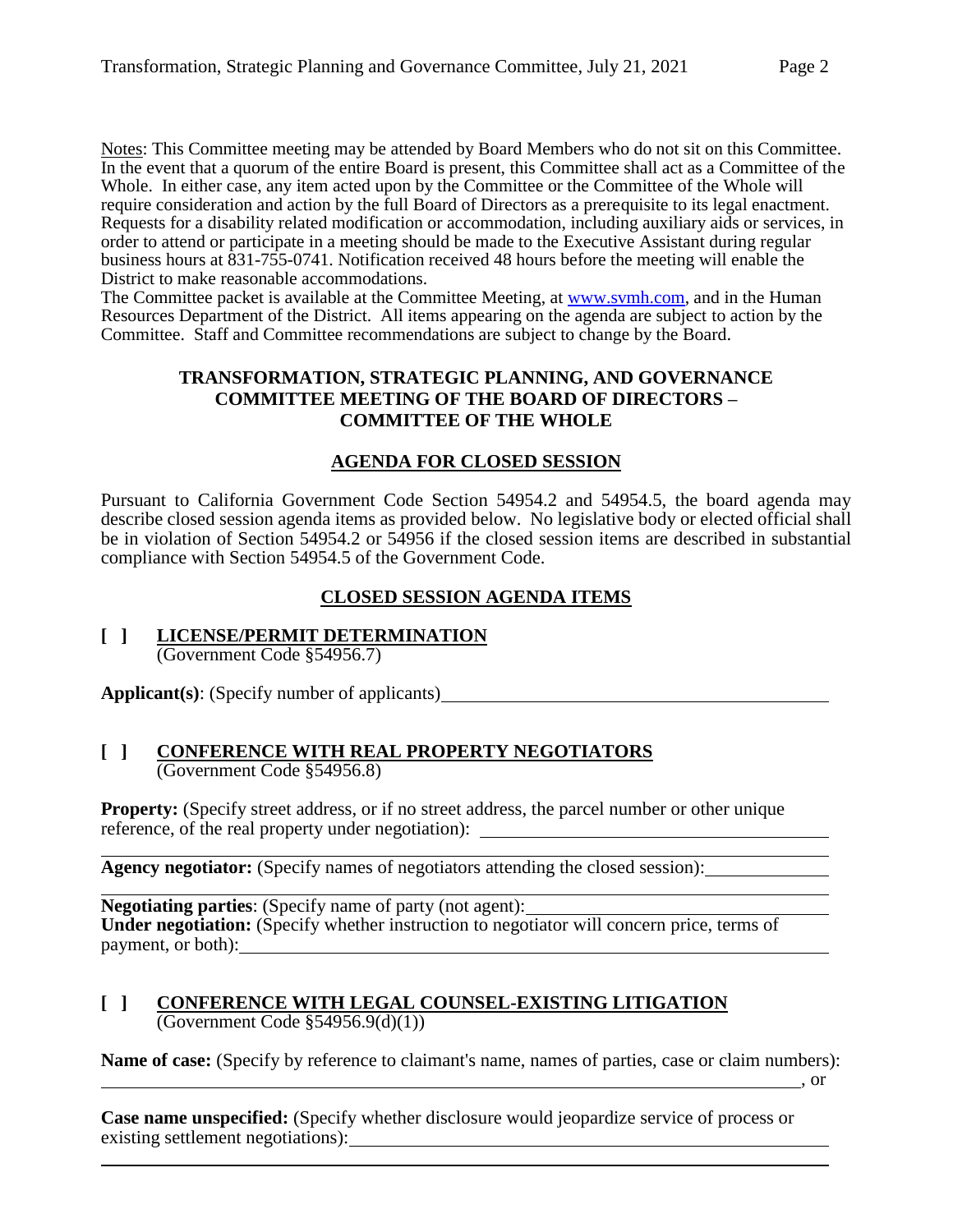## **[ ] CONFERENCE WITH LEGAL COUNSEL-ANTICIPATED LITIGATION** (Government Code §54956.9)

Significant exposure to litigation pursuant to Section 54956.9(d)(2) or (3) (Number of potential cases):

Additional information required pursuant to Section 54956.9(e):

Initiation of litigation pursuant to Section 54956.9(d)(4) (Number of potential cases):

# **[ ] LIABILITY CLAIMS**

(Government Code §54956.95)

**Claimant:** (Specify name unless unspecified pursuant to Section 54961):

**Agency claimed against**: (Specify name):

## **[ ] THREAT TO PUBLIC SERVICES OR FACILITIES** (Government Code §54957)

**Consultation with**: (Specify name of law enforcement agency and title of officer):

# **[ ] PUBLIC EMPLOYEE APPOINTMENT**

(Government Code §54957)

**Title**: (Specify description of position to be filled):

# **[ ] PUBLIC EMPLOYMENT**

(Government Code §54957)

**Title:** (Specify description of position to be filled):

### **[ ] PUBLIC EMPLOYEE PERFORMANCE EVALUATION** (Government Code §54957)

**Title:** (Specify position title of employee being reviewed): \_\_\_\_\_\_\_\_\_\_\_\_\_\_\_\_\_\_\_

## **[ ] PUBLIC EMPLOYEE DISCIPLINE/DISMISSAL/RELEASE** (Government Code §54957)

(No additional information is required in connection with a closed session to consider discipline, dismissal, or release of a public employee. Discipline includes potential reduction of compensation.)